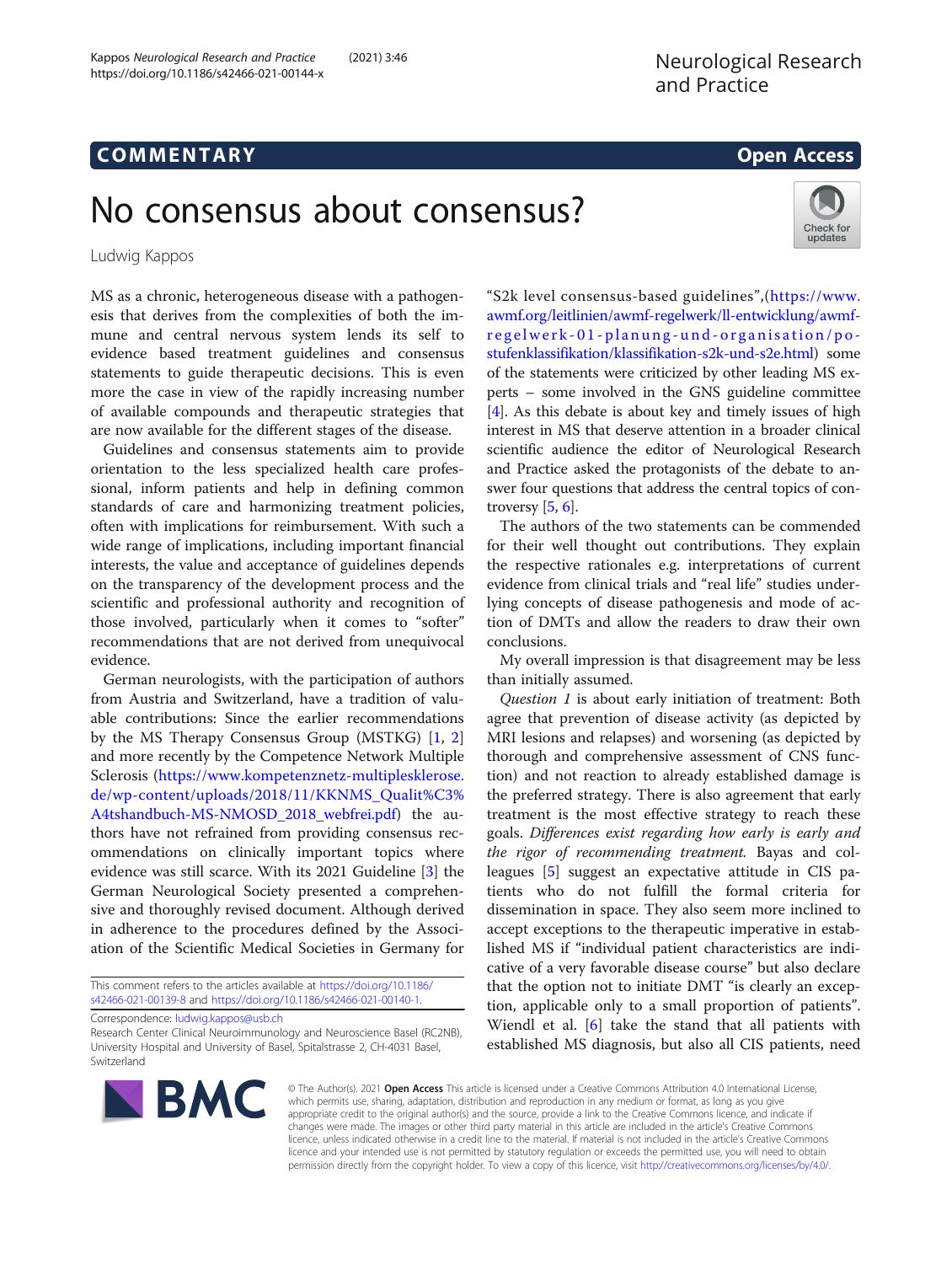to be offered immunotherapy, regardless of whether the criteria for dissemination in time and space are met, as long as there is no other plausible differential diagnosis.

Taking into account that the definition of a benign disease course and its possible predictors remains elusive [[7\]](#page-2-0), and that in those controlled studies that have shown the positive benefit/risk balance of initiating treatment early in CIS participation was not restricted to fulfillment of the current criteria for DIS I am inclined to follow the approach proposed by Wiendl et al. in my daily practice.

Question 2 is about the selection of DMT and treatment strategy: Again both agree that an individual assessment of disease characteristics and potential risks should guide the choice of treatment and that the full spectrum of available options needs to be considered even in very early stages of MS and in treatment naïve patients. When it comes to defining the candidates for higher efficacy treatments Bayas et al. [[5\]](#page-2-0) restrict this option to treatment failures of "category 1" compounds and – in treatment naïve patients - to "probably highly active" disease that they define following recommendations from a recent workshop about "aggressive" MS [\[8](#page-2-0)]. Wiendl et al. [[6\]](#page-2-0) suggest a more open approach to early high efficacy treatment, being encouraged by accumulating evidence from several registry based observational studies supporting the benefits of early high efficacy treatments [[9,](#page-2-0) [10\]](#page-2-0). Both author groups acknowledge that results of controlled prospective studies comparing the benefit-risk balance of the early high efficacy treatment approach ("hit hard and early") versus an escalation approach are still pending. Bayas et al. categorize available DMDs in three groups mainly according to their effects on relapse rates in different studies and propose an escalating approach for the majority of patients. Wiendl et al. underscore that each of the available treatments deserves a thorough appraisal for each individual with MS but still mention a number of DMDs that they classify as preferentially indicated in "mild to moderate" MS. If an optimal control of disease activity and progression is our goal only concerns about risk and tolerability can prevent from using the most effective treatment options. The manageable risk and convenience profile emerging from long term extensions of large controlled studies [[11](#page-2-0)–[13](#page-2-0)] and from systematic follow up in real world settings [\[9](#page-2-0), [10\]](#page-2-0) for some of the high efficacy treatments, namely S1P modulators, anti-CD20 monoclonal antibodies and natalizumab (in JC virus negative patients and probably even more with extended interval dosing) [[14\]](#page-2-0) alleviate such concerns more and more.

Question 3 refers to long term continuation of DMTs. We all know that MS is still a disease without cure. With the exception of intensive cell depleting therapies that are given intermittently and may have long term effects

thereafter - even leading to "immune reconstitution" and permanent recovery in a proportion of patients, all other treatments need to be given continuously to achieve their effects. Nevertheless, a substantial proportion of pwMS (up to 60–70% in different surveys) take only part of the prescribed medication or discontinue treatment within the first  $1-5$  years after initiation [\[15](#page-2-0), [16](#page-2-0)]. Should neurologists sanction such practice in stable patients? Bayas et al. [\[5\]](#page-2-0) - although stating that no conclusive evidence exists about the safety of stopping DMT after several years of stability and that observational studies have indicated negative effects of discontinuation on disability progression – suggest to consider discontinuing treatment under close clinical and MRI monitoring after 5 years of stability. Wiendl et al. [[6\]](#page-2-0) strongly recommend that patients who are stable on a given treatment should continue therapy as long as they do not have any safety or tolerability issues. Pending results of ongoing controlled studies assessing the risk-benefit profile of treatment discontinuation  $[17, 18]$  $[17, 18]$  $[17, 18]$  $[17, 18]$  I endorse their reasoning in daily practice.

Question 4 refers to the interdependence of scientific evidence and the framework provided by the official labels as defined by regulators in the respective health care system. Bayas et al. argue that the mode of action and the available evidence from phase II and observational studies document a high grade of similarity between the chimeric anti-CD20 antibody Rituximab and the humanized anti-CD20 antibody Ocrelizumab and therefore allow including Rituximab - although not approved for MS - as an equivalent option in their recommendations. Wiendl et al. propose to adhere to the official labels and to restrict off label use to those situations where approved, equally effective and tolerable compounds are not available. I concur, because regulators have a legally defined role in balancing risk-benefit of therapeutics and the interest of society including financial considerations. As treating physicians and as clinical scientists we should respect this role as long as it doesn't compromise the best interest of our patients.

In conclusion there is no doubt that treatment of multiple sclerosis has radically improved the lifes and mid- to long term expectation of people diagnosed with MS of being able to conduct a normal life. But there is still enough to improve, especially regarding the better control and even more the prevention of disease progression. Great part of the current controversy is due to differing views about the affordable risk in relation to the achievable benefits of treatment with the available DMTs. Systematic comparative studies, both controlled and observational, together with the comprehensive evaluation of pwMS in all phases of their disease will hopefully produce the kind of evidence needed to